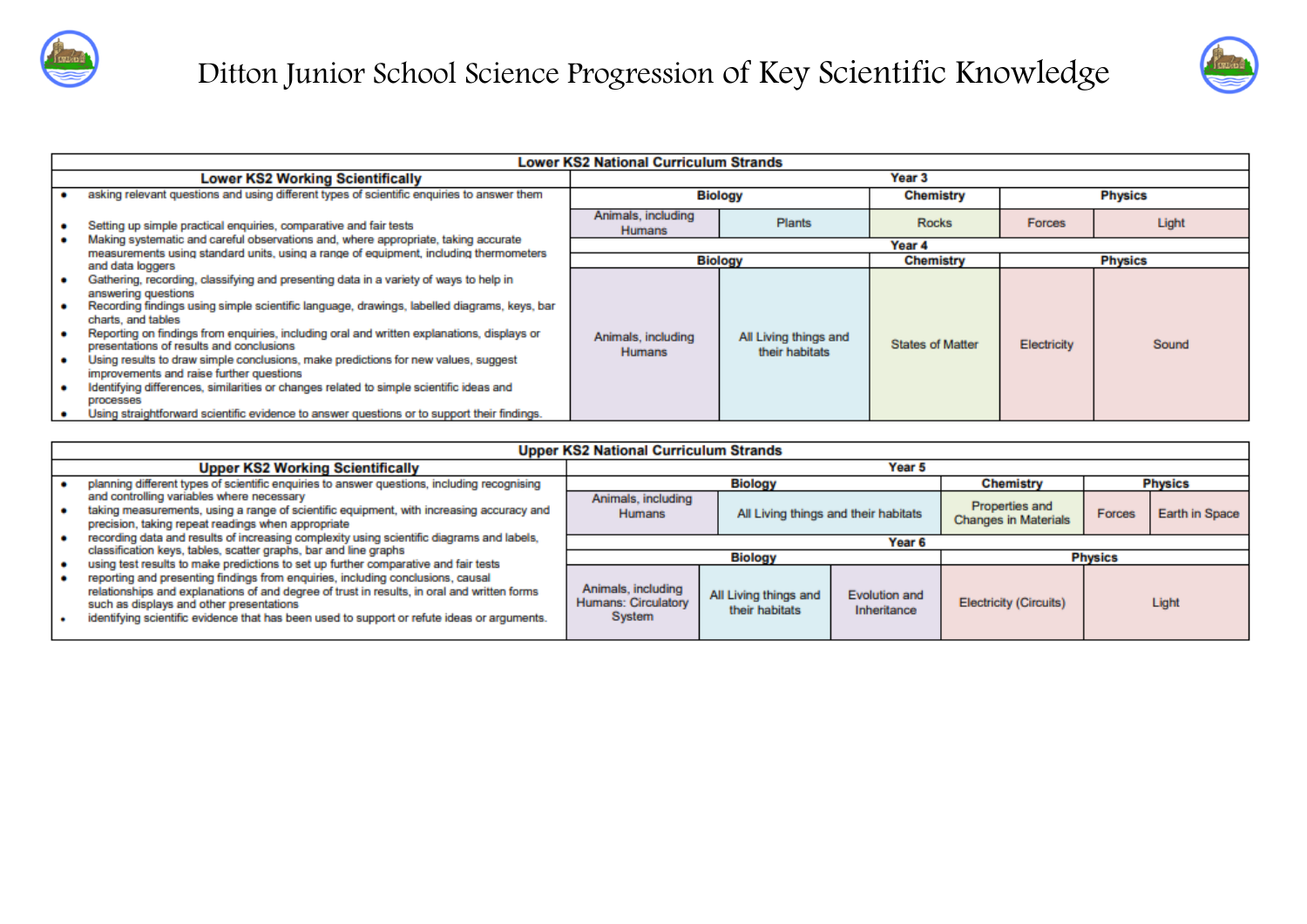

## Ditton Junior School Science Progression of Key Scientific Knowledge



| <b>Terms</b> | Year 3                               | Year 4                                  | Year 5                              | Year 6                              |
|--------------|--------------------------------------|-----------------------------------------|-------------------------------------|-------------------------------------|
| Term 1       | <b>Rocks</b>                         | <b>Living Things and their habitats</b> | Living things and their habitats    | <b>Evolution and Inheritance</b>    |
|              | Rock is a naturally occurring        | Knows that living things can be         | Knows and can describe the          | All living things have offspring of |
|              | material. • There are different      | grouped in a variety of ways. $\bullet$ | differences in the life cycles of a | the same kind. The offspring are    |
|              | types of rock e.g. sandstone,        | Knows and can name living               | mammal, an amphibian, an            | not identical to their parents      |
|              | limestone, slate etc. which have     | things in a range of habitats. •        | insect and a bird ● Knows and       | and vary. • Plants and animals      |
|              | different properties. • Rocks can    | Knows and can relate the key            | can describe the life processes     | have characteristics that make      |
|              | be hard or soft. They have           | adaptational features of an             | of reproduction in some plants      | them suited (adapted) to their      |
|              | different sizes of grain or crystal. | organism to the known features          | (including the pollination          | environment. ● If the               |
|              | • Rocks can be different shapes      | of its habitat. • Knows and can         | process) and animals • Knows        | environment changes rapidly         |
|              | and sizes (stones, pebbles,          | give examples of how an                 | that bulbs, tubers, runners and     | some variations may not suit        |
|              | boulders) and some absorb            | environment may change both             | plantlets are examples of plant     | the new environment and will        |
|              | water. • Knows, in simple terms,     | naturally and due to human              | reproduction involving only one     | die. If it changes slowly, animals  |
|              | how fossils are formed when          | impact.                                 | parent                              | and plants with • variations        |
|              | things that have lived are           |                                         |                                     | that are best suited survive and    |
|              | trapped within rock. ● Knows         |                                         |                                     | reproduce. ● Over a very long       |
|              | that soils are made from rocks       |                                         |                                     | period of time these                |
|              | and organic matter.                  |                                         |                                     | characteristics may be so           |
|              |                                      |                                         |                                     | different that a new species is     |
|              |                                      |                                         |                                     | created. This is evolution. .       |
|              |                                      |                                         |                                     | Fossils give us evidence of what    |
|              |                                      |                                         |                                     | lived on the Earth millions of      |
|              |                                      |                                         |                                     | years ago scientists such as        |
|              |                                      |                                         |                                     | Darwin and Wallace observed         |
|              |                                      |                                         |                                     | how living things adapt to          |
|              |                                      |                                         |                                     | different environments • that       |
|              |                                      |                                         |                                     | the brightness of a bulb, or the    |
|              |                                      |                                         |                                     | volume of a buzzer, correlates      |
|              |                                      |                                         |                                     | with the voltage of cells used in   |
|              |                                      |                                         |                                     | the circuit. • Knows and can        |
|              |                                      |                                         |                                     | give reasons for variations in      |
|              |                                      |                                         |                                     | how components function,            |
|              |                                      |                                         |                                     | including the brightness of         |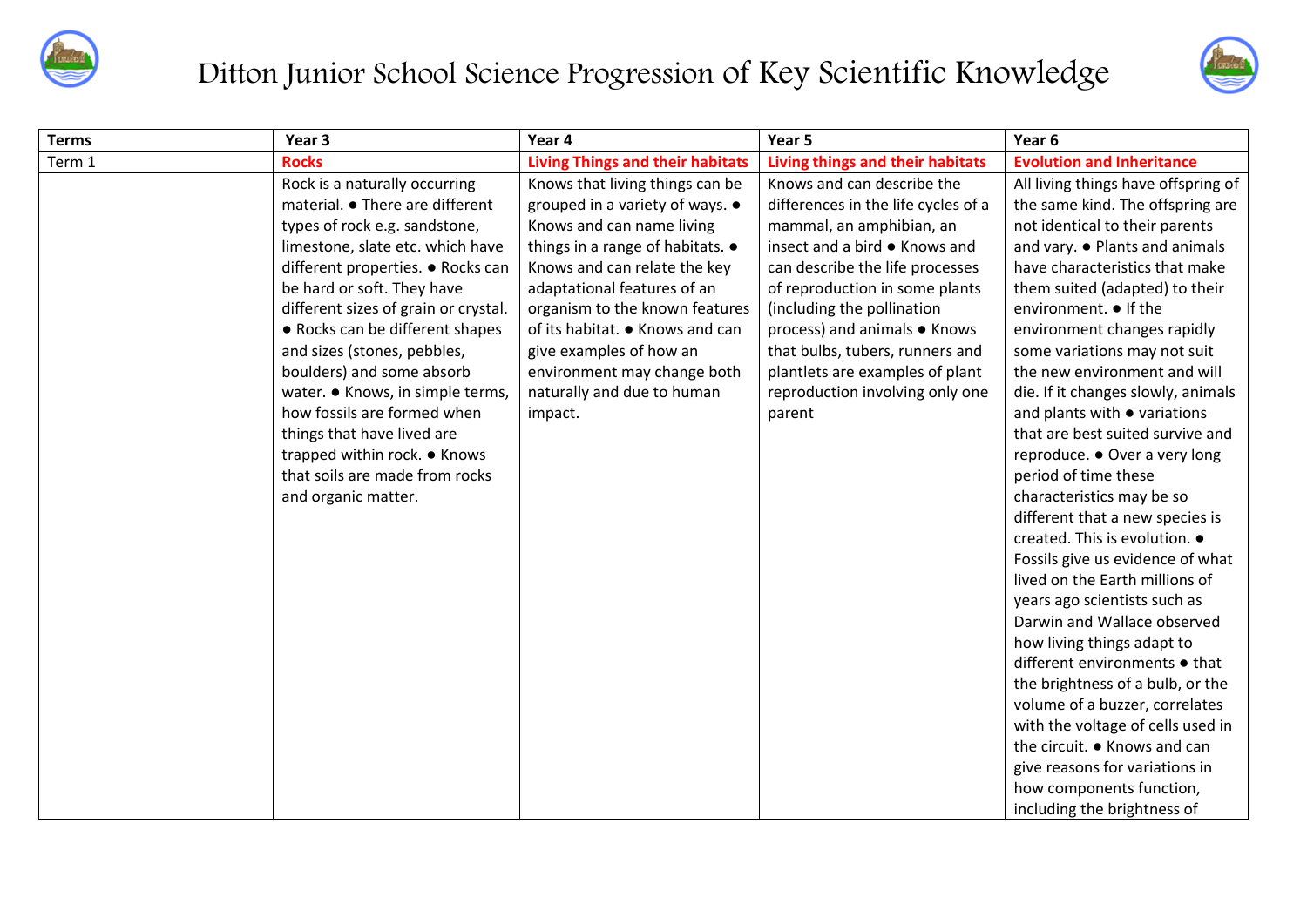



|        |                                                        |                                                                                                                                                                                                                                                                                                                                                                                                                                                                                                                                                                    |                                                                                                                                                                                                                                                                                                                                                                                                                                                                                                                                                                                        | bulbs, the loudness of buzzers<br>and the on/off position of<br>switches . Knows the effect of<br>adding more components to a<br>circuit with one cell and the<br>effect of adding multiple cells .<br>Knows and can use the<br>recognised symbols to<br>represent a simple circuit in a<br>diagram                                                                                                                                                                   |
|--------|--------------------------------------------------------|--------------------------------------------------------------------------------------------------------------------------------------------------------------------------------------------------------------------------------------------------------------------------------------------------------------------------------------------------------------------------------------------------------------------------------------------------------------------------------------------------------------------------------------------------------------------|----------------------------------------------------------------------------------------------------------------------------------------------------------------------------------------------------------------------------------------------------------------------------------------------------------------------------------------------------------------------------------------------------------------------------------------------------------------------------------------------------------------------------------------------------------------------------------------|-----------------------------------------------------------------------------------------------------------------------------------------------------------------------------------------------------------------------------------------------------------------------------------------------------------------------------------------------------------------------------------------------------------------------------------------------------------------------|
| Term 2 | <b>Investigations linked to creative</b><br>curriculum | <b>Electricity</b>                                                                                                                                                                                                                                                                                                                                                                                                                                                                                                                                                 | <b>Earth and Space</b>                                                                                                                                                                                                                                                                                                                                                                                                                                                                                                                                                                 | Light                                                                                                                                                                                                                                                                                                                                                                                                                                                                 |
|        |                                                        | Can identify and name<br>appliances that require<br>electricity to function ● Knows<br>the basic parts of a circuit,<br>including cells, wires, bulbs,<br>switches and buzzers ● Knows<br>that for an appliance to work<br>within a circuit, it has to be part<br>of a complete loop with a<br>battery. • Knows that a switch<br>in a circuit is a temporary break<br>in an otherwise 'complete<br>circuit'. ● All metals conduct<br>electricity but some, such as<br>aluminium and titanium, are<br>relatively poor conductors. •<br>Knows the recognised symbols | The Sun is a star. It is at the<br>centre of our solar system.<br>There are 8 planets (can choose<br>to name them, but not<br>essential). These travel around<br>the Sun in fixed orbits. • Earth<br>takes 365% days to complete its<br>orbit around the Sun. • The<br>Earth rotates (spins) on its axis<br>every 24 hours. ● As Earth<br>rotates half faces the Sun (here<br>it is day) and half is facing away<br>from the Sun (night). As the<br>Earth rotates the Sun appears to<br>move across the sky. ● The<br>Moon orbits the Earth. It takes<br>about 28 days to complete its | Light appears to travel in<br>straight lines . Knows and can<br>explain that objects are seen<br>because they give out or reflect<br>light into the eye ● Knows and<br>can explain that we see things<br>because light travels from light<br>sources to our eyes or from<br>light sources to objects and<br>then to our eyes. • Knows and<br>can explain, with reference to<br>how light travels, why shadows<br>have the same shape as the<br>objects that cast them |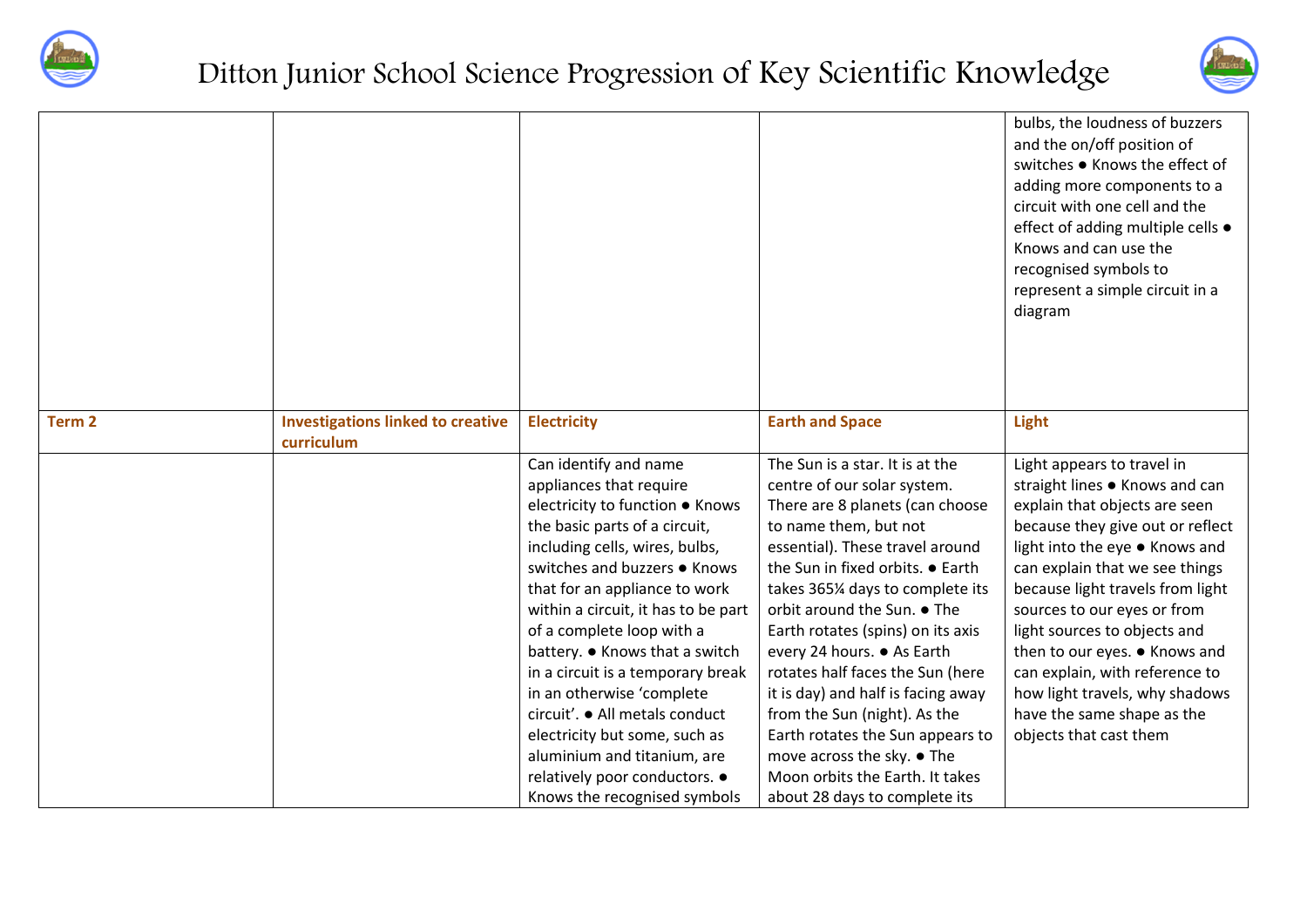



|                   |                                                                                                                                                                                                                                                                               | used to represent components     | orbit. ● The Sun, Earth and                                                                                                                                                                                                                                                 |                                                                                                                                                                                                                                                           |
|-------------------|-------------------------------------------------------------------------------------------------------------------------------------------------------------------------------------------------------------------------------------------------------------------------------|----------------------------------|-----------------------------------------------------------------------------------------------------------------------------------------------------------------------------------------------------------------------------------------------------------------------------|-----------------------------------------------------------------------------------------------------------------------------------------------------------------------------------------------------------------------------------------------------------|
|                   |                                                                                                                                                                                                                                                                               | of a circuit and uses these to   | Moon are approximately                                                                                                                                                                                                                                                      |                                                                                                                                                                                                                                                           |
|                   |                                                                                                                                                                                                                                                                               | represent a circuit pictorially. | spherical                                                                                                                                                                                                                                                                   |                                                                                                                                                                                                                                                           |
| Term <sub>3</sub> | Light                                                                                                                                                                                                                                                                         | <b>Investigations linked to</b>  | <b>Forces</b>                                                                                                                                                                                                                                                               | Living things and their habitats                                                                                                                                                                                                                          |
|                   |                                                                                                                                                                                                                                                                               | creative curriculum              |                                                                                                                                                                                                                                                                             |                                                                                                                                                                                                                                                           |
|                   | Knows that light is needed to<br>see things and that dark is the<br>absence of light ● Knows that<br>light is reflected from surfaces •<br>knows that light from the sun<br>can be dangerous and that there<br>are ways to protect the eyes •<br>knows that shadow are formed |                                  | Knows that unsupported objects<br>fall to Earth because of the force<br>of gravity acting between the<br>earth and the falling object •<br>Knows and can identify the<br>effects of air resistance, water<br>resistance and friction, that act<br>between moving surfaces . | Plants can be divided broadly<br>into two main groups -<br>flowering plants and<br>nonflowering plants. • Living<br>things can be formally grouped<br>according to characteristics. •<br>Animals can be divided into two<br>main groups - vertebrates and |
|                   | when the light from a light<br>source is blocked by an opaque<br>object. • Knows and can explain<br>some of the reasons why the<br>size of shadows changes. •<br>Knows how the shadows of<br>transparent, opaque and<br>translucent materials vary.                           |                                  | Knows that some mechanisms,<br>including levers, pulleys and<br>gears, allow a smaller force to<br>have a greater effect                                                                                                                                                    | invertebrates. • Each group has<br>common characteristics.                                                                                                                                                                                                |
| Term 4            | <b>Forces and Magnets</b>                                                                                                                                                                                                                                                     | <b>States of Matter</b>          | <b>Animals (including humans)</b>                                                                                                                                                                                                                                           | <b>Electricity</b>                                                                                                                                                                                                                                        |
|                   | Knows that friction affects the                                                                                                                                                                                                                                               | Knows the basic parts of the     | describe the changes as humans                                                                                                                                                                                                                                              | Plants can be divided broadly                                                                                                                                                                                                                             |
|                   | way that things move on                                                                                                                                                                                                                                                       | digestive system in humans. .    | develop to old age. Pupils                                                                                                                                                                                                                                                  | into two main groups -                                                                                                                                                                                                                                    |
|                   | different surfaces ● Knows that                                                                                                                                                                                                                                               | Knows and can identify the       | should draw a timeline to                                                                                                                                                                                                                                                   | flowering plants and                                                                                                                                                                                                                                      |
|                   | some forces need contact                                                                                                                                                                                                                                                      | different types of teeth in      | indicate stages in the growth                                                                                                                                                                                                                                               | nonflowering plants. • Living                                                                                                                                                                                                                             |
|                   | between two objects, but                                                                                                                                                                                                                                                      | humans and their simple          | and development of humans.                                                                                                                                                                                                                                                  | things can be formally grouped                                                                                                                                                                                                                            |
|                   | magnetic forces can act at a                                                                                                                                                                                                                                                  | functions. . Knows which         | They should learn about the                                                                                                                                                                                                                                                 | according to characteristics. •                                                                                                                                                                                                                           |
|                   | distance . Knows that magnets                                                                                                                                                                                                                                                 | organisms are producers,         | changes experienced in puberty.                                                                                                                                                                                                                                             | Animals can be divided into two                                                                                                                                                                                                                           |
|                   | attract or repel each other and                                                                                                                                                                                                                                               | predators and prey and apply     |                                                                                                                                                                                                                                                                             | main groups - vertebrates and                                                                                                                                                                                                                             |
|                   | attract some materials and not                                                                                                                                                                                                                                                | to the construction and          | Pupils could work scientifically                                                                                                                                                                                                                                            | invertebrates. • Each group has                                                                                                                                                                                                                           |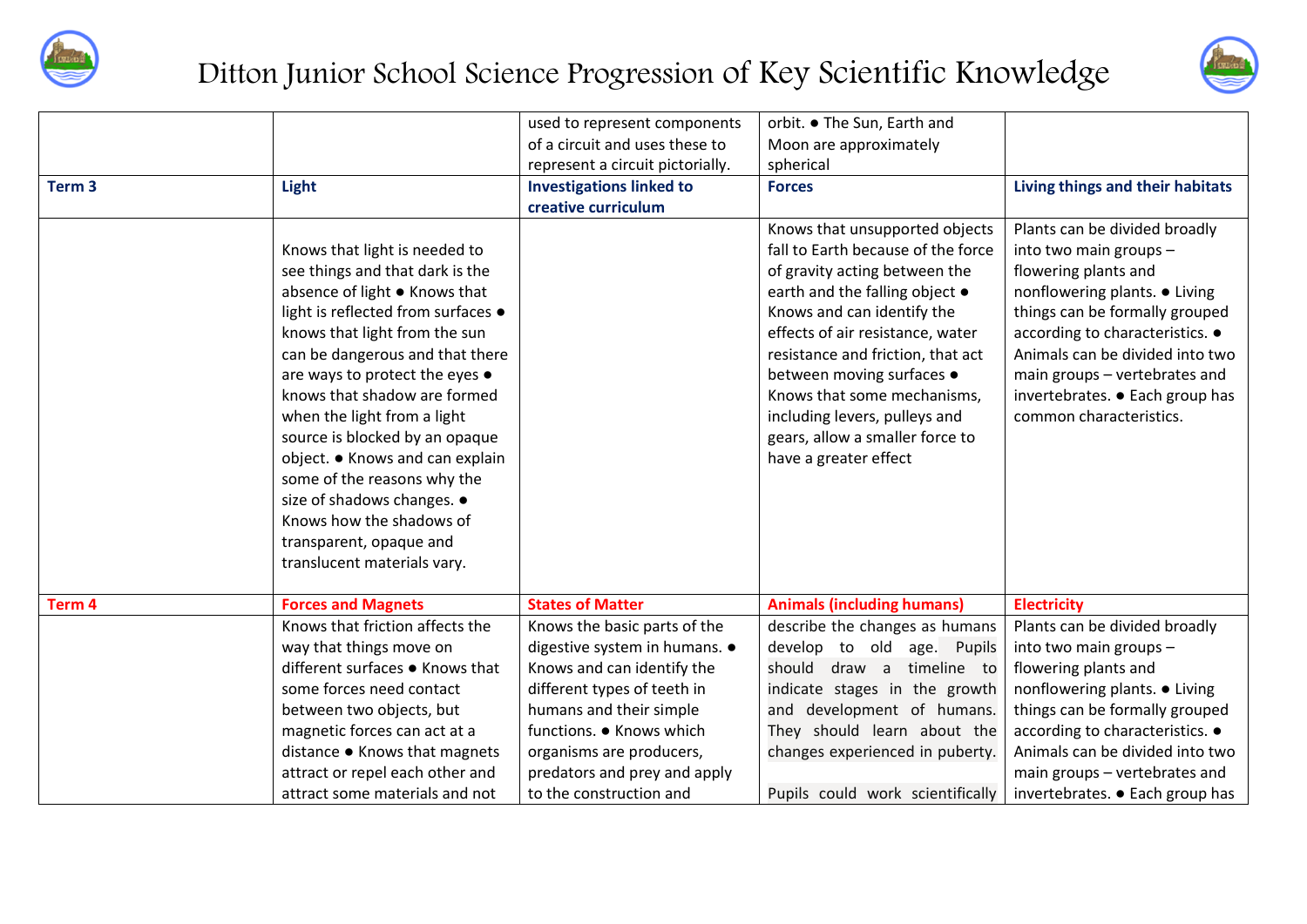



|        | others • Knows and can describe<br>magnets as having two poles .<br>Knows whether two magnets<br>will attract or repel each other,<br>depending on which poles are<br>facing                                                                                                                                                                                                                                                                                                                                             | interpretation of food chains.                                                                                                                                                                                                                                                                             | by researching the gestation<br>periods of other animals and<br>comparing them with humans;<br>by finding out and recording the<br>length and mass of a baby as it<br>grows | common characteristics.                                                                                                                                                                                                                                                                                                                                                             |
|--------|--------------------------------------------------------------------------------------------------------------------------------------------------------------------------------------------------------------------------------------------------------------------------------------------------------------------------------------------------------------------------------------------------------------------------------------------------------------------------------------------------------------------------|------------------------------------------------------------------------------------------------------------------------------------------------------------------------------------------------------------------------------------------------------------------------------------------------------------|-----------------------------------------------------------------------------------------------------------------------------------------------------------------------------|-------------------------------------------------------------------------------------------------------------------------------------------------------------------------------------------------------------------------------------------------------------------------------------------------------------------------------------------------------------------------------------|
| Term 5 | <b>Animals including humans</b>                                                                                                                                                                                                                                                                                                                                                                                                                                                                                          | <b>Animals including humans</b>                                                                                                                                                                                                                                                                            | <b>Investigations linked to creative</b><br>curriculum                                                                                                                      | <b>Animals (including humans)</b>                                                                                                                                                                                                                                                                                                                                                   |
|        | Animals, unlike plants which can<br>make their own food, need to<br>eat in order to get the nutrients<br>they need. • Food contains a<br>range of different nutrients that<br>are needed by the body to stay<br>healthy - carbohydrates<br>including sugars, protein,<br>vitamins, minerals, fibre, fat,<br>sugars, water. ● A piece of food<br>will often provide a range of<br>nutrients. • Humans and some<br>other animals have skeletons<br>and muscles which help them<br>move and provide protection<br>and suppo | Knows the basic parts of the<br>digestive system in humans. •<br>Knows and can identify the<br>different types of teeth in<br>humans and their simple<br>functions. • Knows which<br>organisms are producers,<br>predators and prey and apply<br>to the construction and<br>interpretation of food chains. |                                                                                                                                                                             | Can identify and name the main<br>parts of the human circulatory<br>system, and describe the<br>functions of the heart, blood<br>vessels and blood. • Recognise<br>the impact of diet, exercise,<br>drugs and lifestyle on the way<br>the body functions . Knows and<br>can describe the way in which<br>nutrients and water are<br>transported within animals,<br>including humans |